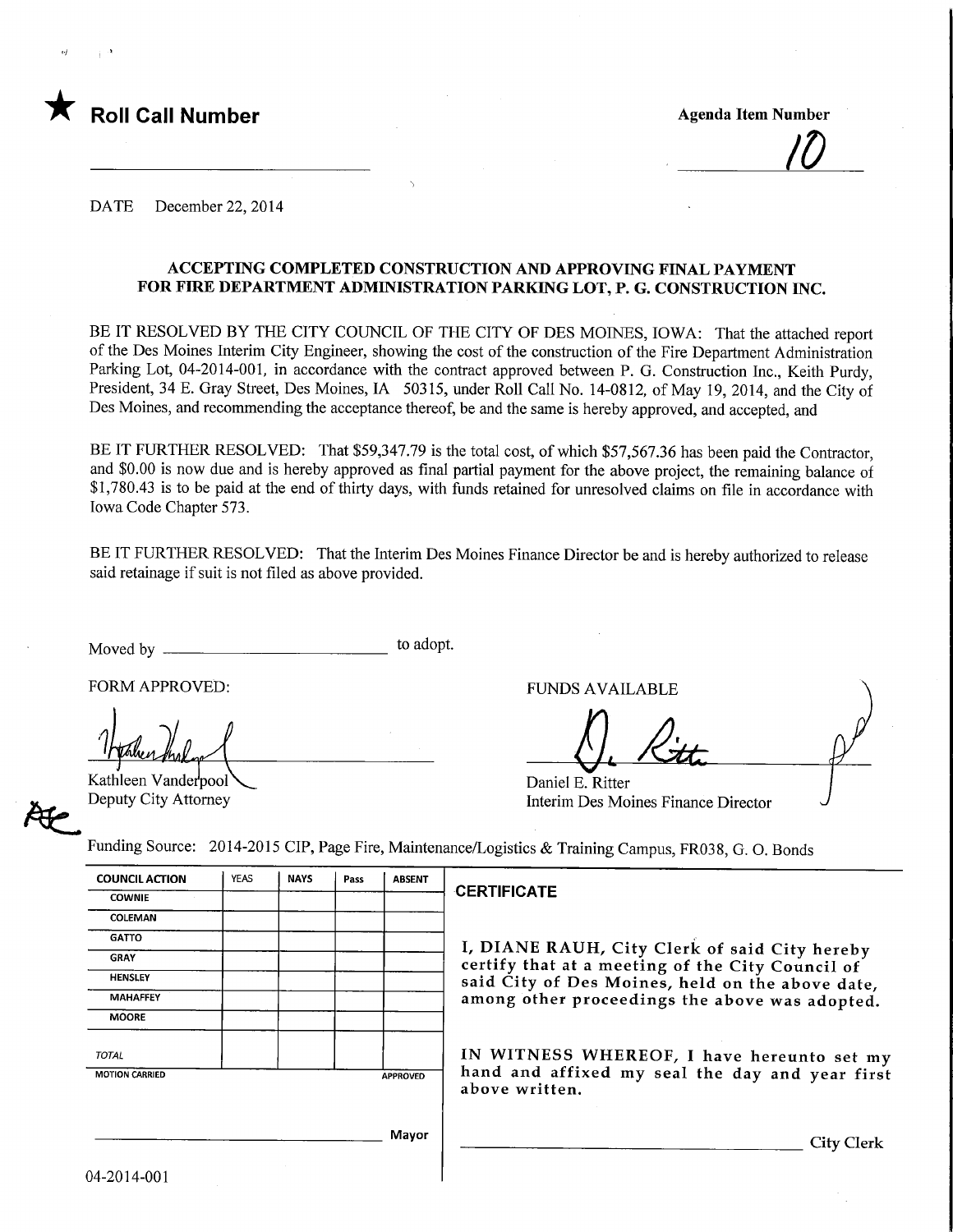



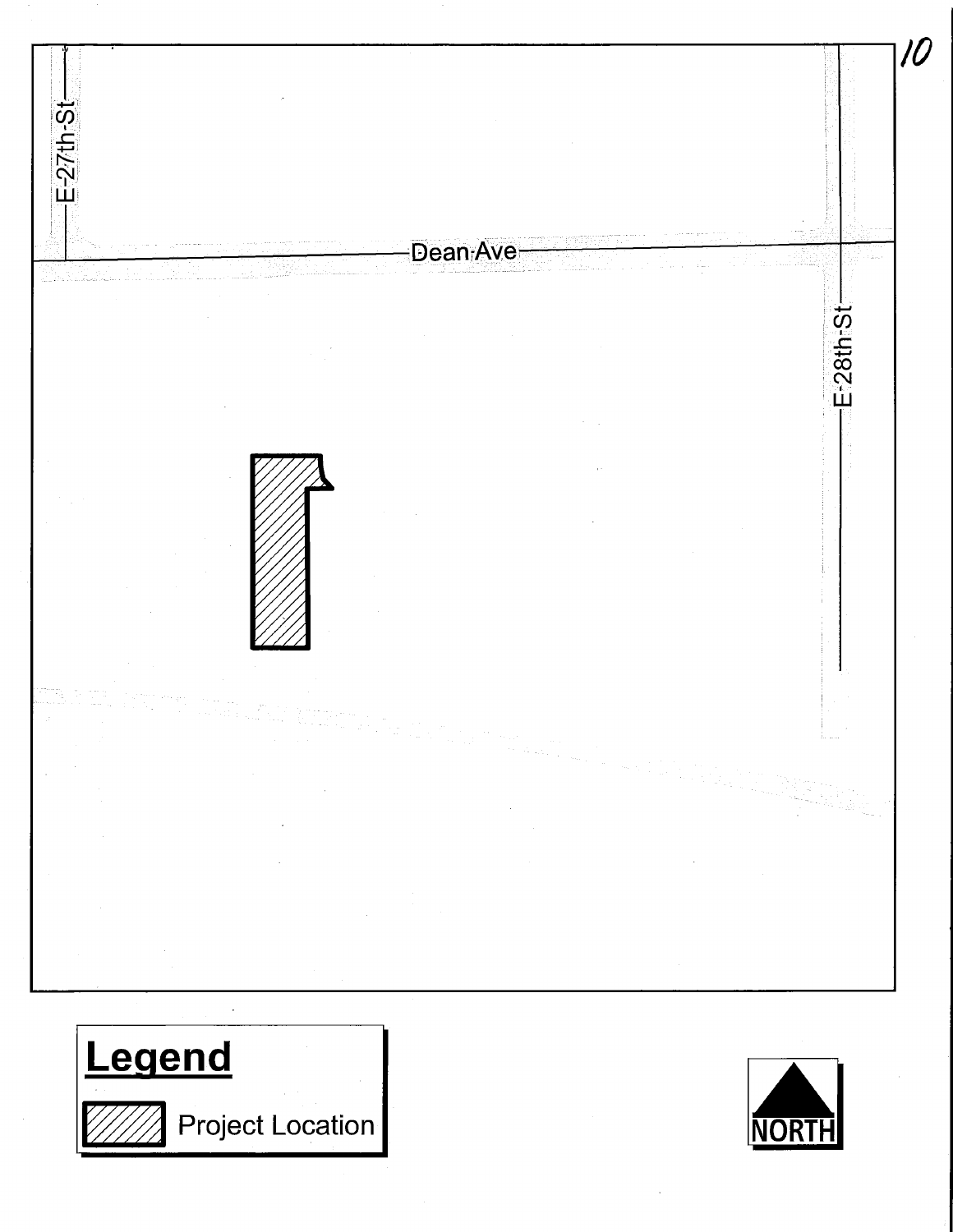

# PROJECT SUMMARY

## Fire Department Administration Parking Lot

## Activity ID 04-2014-001

On May 19, 2014, under Roll Call No. 14-0812, the Council awarded the contract for the above improvements to P. G. Construction Inc., in the amount of \$62,608.74. Tabulated below is a history of project change orders.

| Change<br>Order No. | <b>Initiated By</b> | <b>Description</b>                                                     | Amount       |
|---------------------|---------------------|------------------------------------------------------------------------|--------------|
|                     | Engineering         | 11/24/2014<br>Adjust plan quantities to actual constructed quantities. | \$(3,260.95) |
|                     |                     | <b>Original Contract Amount</b>                                        | \$62,608.74  |
|                     |                     | <b>Total Change Orders</b>                                             | \$(3,260.95) |
|                     |                     | <b>Percent of Change Orders to Original Contract</b>                   | $(5.21)\%$   |
|                     |                     | <b>Total Contract Amount</b>                                           | \$59,347.79  |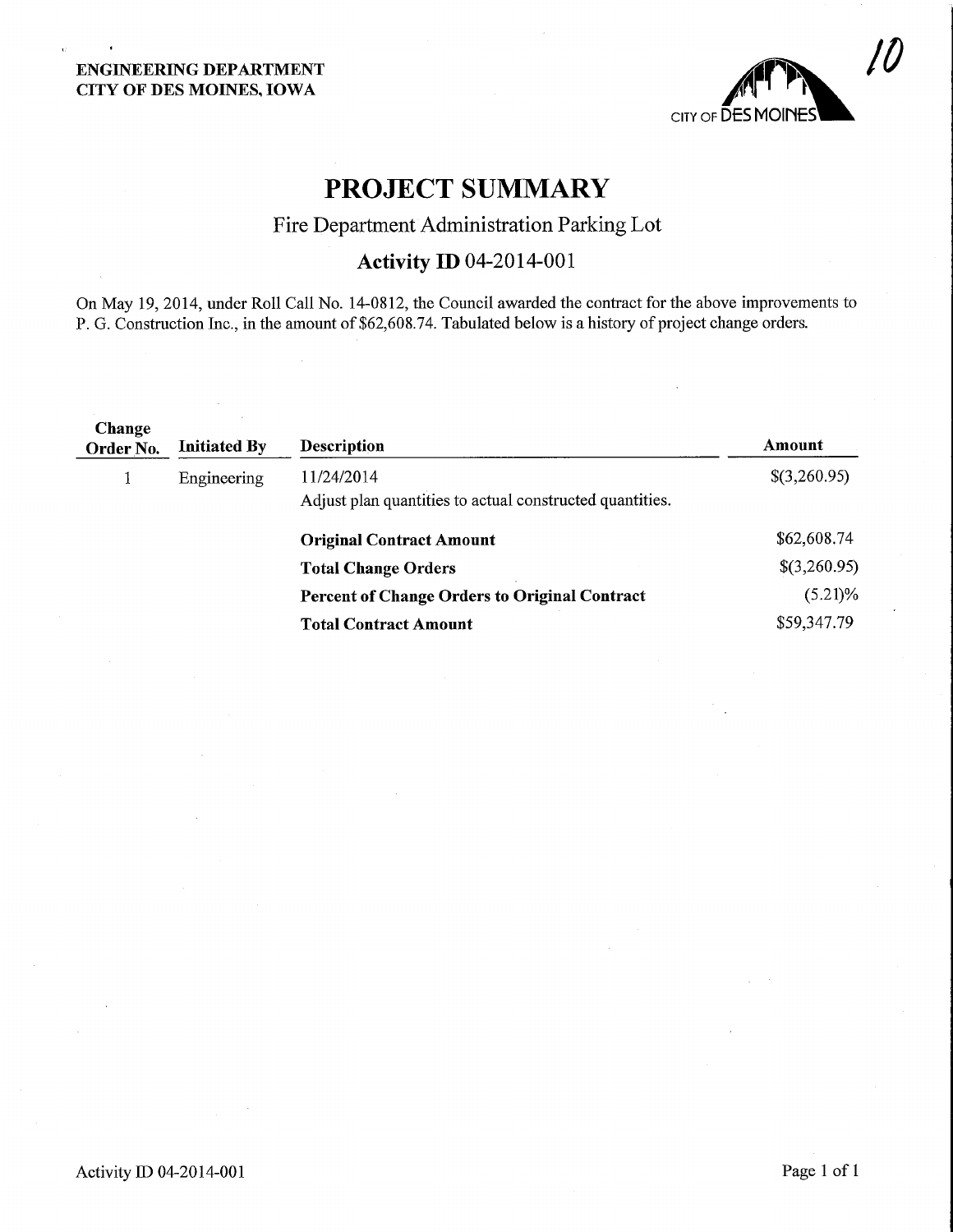December 22, 2014



#### AGENDA HEADING:

Accepting completed construction and approving final payment for the Fire Department Administration Parking Lot, P. G. Construction Inc.

#### SYNOPSIS:

Approve the Engineer's Certification of Completion, accept construction of said improvement, and authorize final payment to the contractor.

#### FISCAL IMPACT:

Amount: \$59,347.79 As-Built Contract Cost

Funding Source: 2014-2015 CIP, Page Fire, Maintenance/Logistics & Training Campus, FR038, G. 0. Bonds

#### CERTIFICATION OF COMPLETION:

On May 19, 2014, under Roll Call No. 14-0812, the City Council awarded a contract to P. G. Construction Inc., Keith Purdy, President, 34 E. Gray Street, Des Moines, IA 50315 for the construction of the following improvement:

Fire Department Administration Parking Lot, 04-2014-001

The improvement includes construction of a PCC parking lot, detention basin modifications, site restoration, and other incidental items; all in accordance with the contract documents, mcluding Plan File Nos. 557-143/147, located at the City of Des Moines Fire Department Administration Facility, 2715 Dean Avenue, Des Moines, Iowa

I hereby certify that the construction of said Fire Department Administration Parking Lot, Activity ID 04-2014-001, has been completed in substantial compliance with the terms of said contract, and I hereby recommend that the work be accepted. The work commenced on June 3, 2014, and was completed on December 10,2014.

I further certify that \$59,347.79 is the total cost of said improvement, of which \$57,567.36 has been paid the Contractor and \$0.00 is now due and is hereby approved as final partial payment for the above project, the remaining balance of \$1,780.43 is to be paid at the end of thirty days, with funds retained for unresolved claims on file in accordance with Iowa Code Chapter 573. The amount of completed work is shown on the attached Estimate of Construction Completed.

Pamela Dodsey no

Pamela S. Cooksey, P.E. Des Moines Interim City Engineer